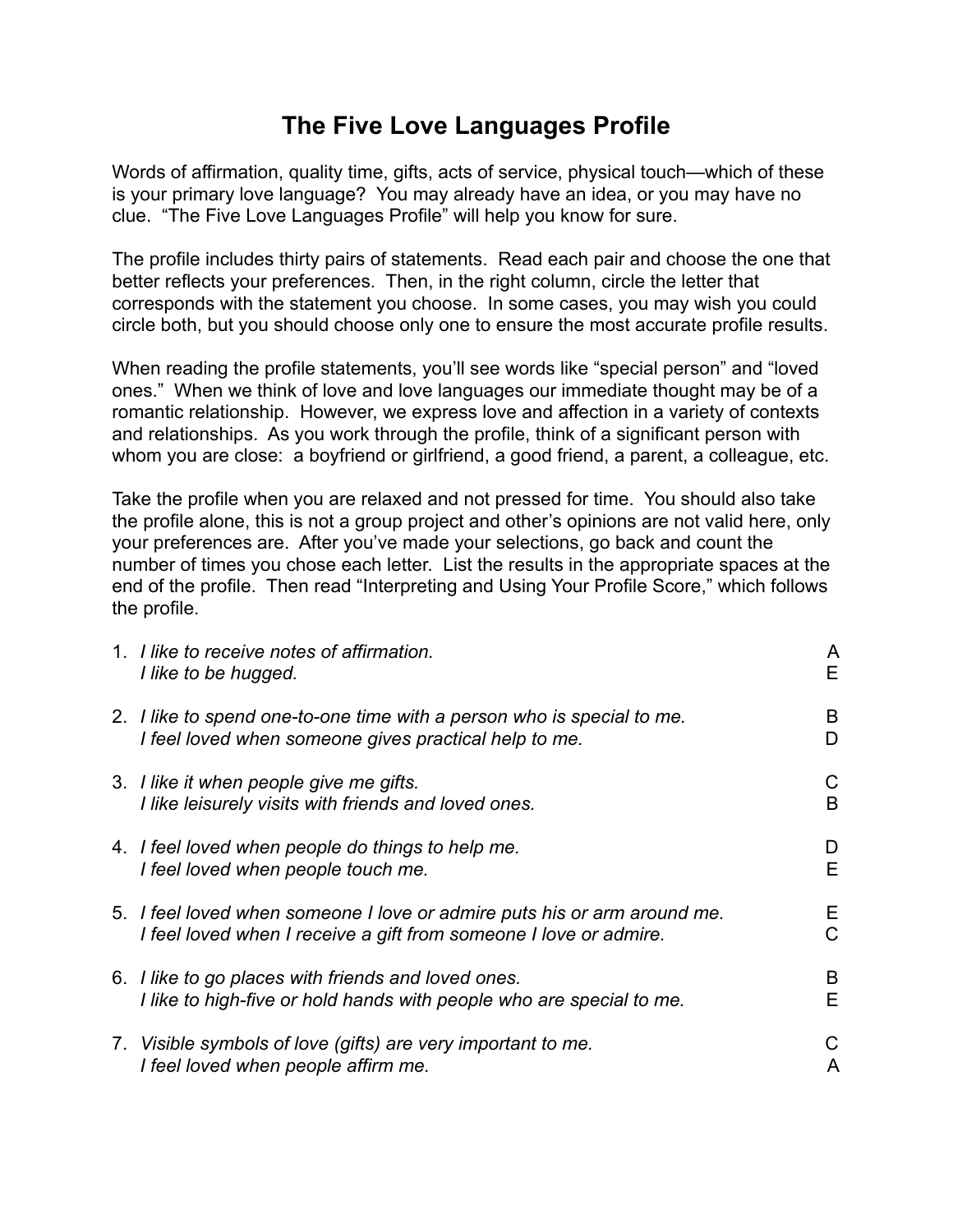| 8. I like to sit close to people I enjoy being around.<br>I like for people to tell me I am attractive/handsome.                                                  | Е<br>A              |
|-------------------------------------------------------------------------------------------------------------------------------------------------------------------|---------------------|
| 9. I like to spend time with friends and loved ones.<br>I like to receive little gifts from friends and loved ones.                                               | B<br>$\mathsf C$    |
| 10. Words of acceptance are important to me.<br>I know someone loves me when he or she helps me.                                                                  | A<br>D              |
| 11. I like being together and doing things with friends and loved ones.<br>I like it when kind words are spoken to me.                                            | B<br>$\overline{A}$ |
| 12. What someone does affects me more than what he or she says.<br>Hugs make me feel connected and valued.                                                        | D<br>E              |
| 13. I value praise and try to avoid criticism.<br>Several small gifts mean more to me than one large gift.                                                        | A<br>$\mathsf C$    |
| 14. I feel close to someone when we are talking or doing something together.<br>I feel closer to friends and loved ones when they touch me often.                 | B<br>E              |
| 15. I like for people to compliment my accomplishments.<br>I know people love me when they do things for me that they don't enjoy doing.                          | A<br>D              |
| 16. I like to be touched as friends and loved ones walk by.<br>I like it when people listen to me and show genuine interest in what I'm saying.                   | E<br>$\sf B$        |
| 17. I feel loved when friends and loved ones help me with jobs or projects.<br>I really enjoy receiving gifts from friends and loved ones.                        | D<br>$\mathsf C$    |
| 18. I like for people to compliment my appearance.<br>I feel loved when people take time to understand my feelings.                                               | A<br>B              |
| 19. I feel secure when a special person is touching me.<br>Acts of service make me feel loved.                                                                    | Е<br>D              |
| 20. I appreciate the many things that special people do for me.<br>I like receiving gifts that special people make for me.                                        | D<br>$\overline{C}$ |
| 21. I really enjoy the feeling I get when someone gives me undivided attention.<br>I really enjoy the feeling I get when someone does some act of service for me. | B<br>D              |
| 22. I feel loved when a person celebrates my birthday with a gift.<br>I feel loved when a person celebrates my birthday with meaningful words.                    | C<br>A              |